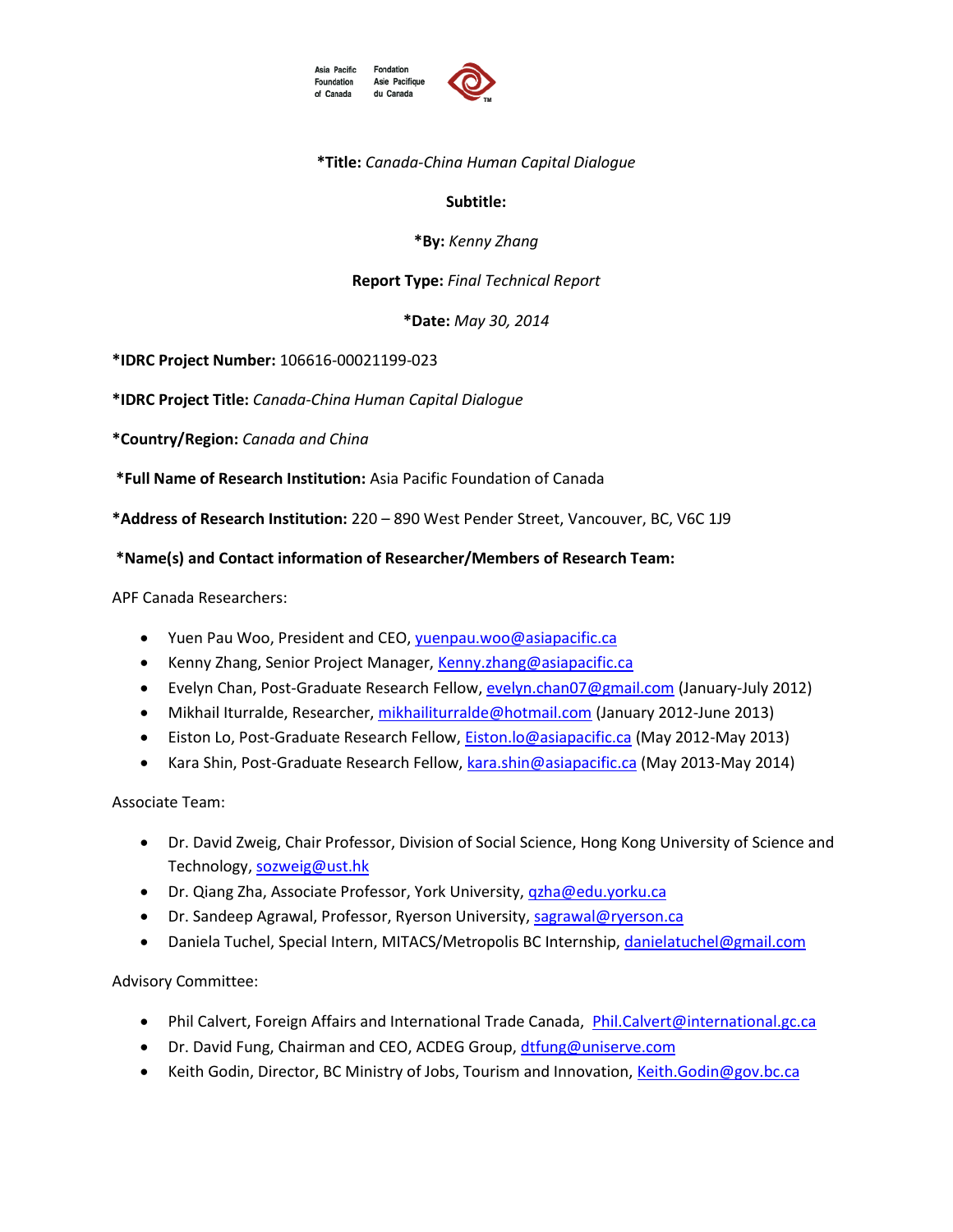- Dr. Dan Hiebert, Professor and Co-Director, Metropolis BC, Department of Geography, UBC, [Daniel.hiebert@ubc.ca](mailto:Daniel.hiebert@ubc.ca)
- Dr. Jean Lock Kunz, Director, Policy Horizons Canada[, jean.kunz@horizons.gc.ca](mailto:jean.kunz@horizons.gc.ca)

**\*This report is presented as received from project recipient(s). It has not been subjected to peer review or other review processes.**

**\*This work is used with the permission of \_Asia Pacific Foundation of Canada\_ (name of copyright holder)**

**\*Copyright \_2014\_ (year), \_Asia Pacific Foundation of Canada\_ (name of copyright holder)**

**\*Abstract:** *Research outputs should include an abstract of 150-200 words specifying the issue under investigation, the methodology, major findings, and overall impact.*

See details under each item of the Research Outputs.

#### **\*Keywords: Include up to six subject keywords separated by commas.**

Human Capital, Canada-China Relations, Policy Research, Think-tank, Partnership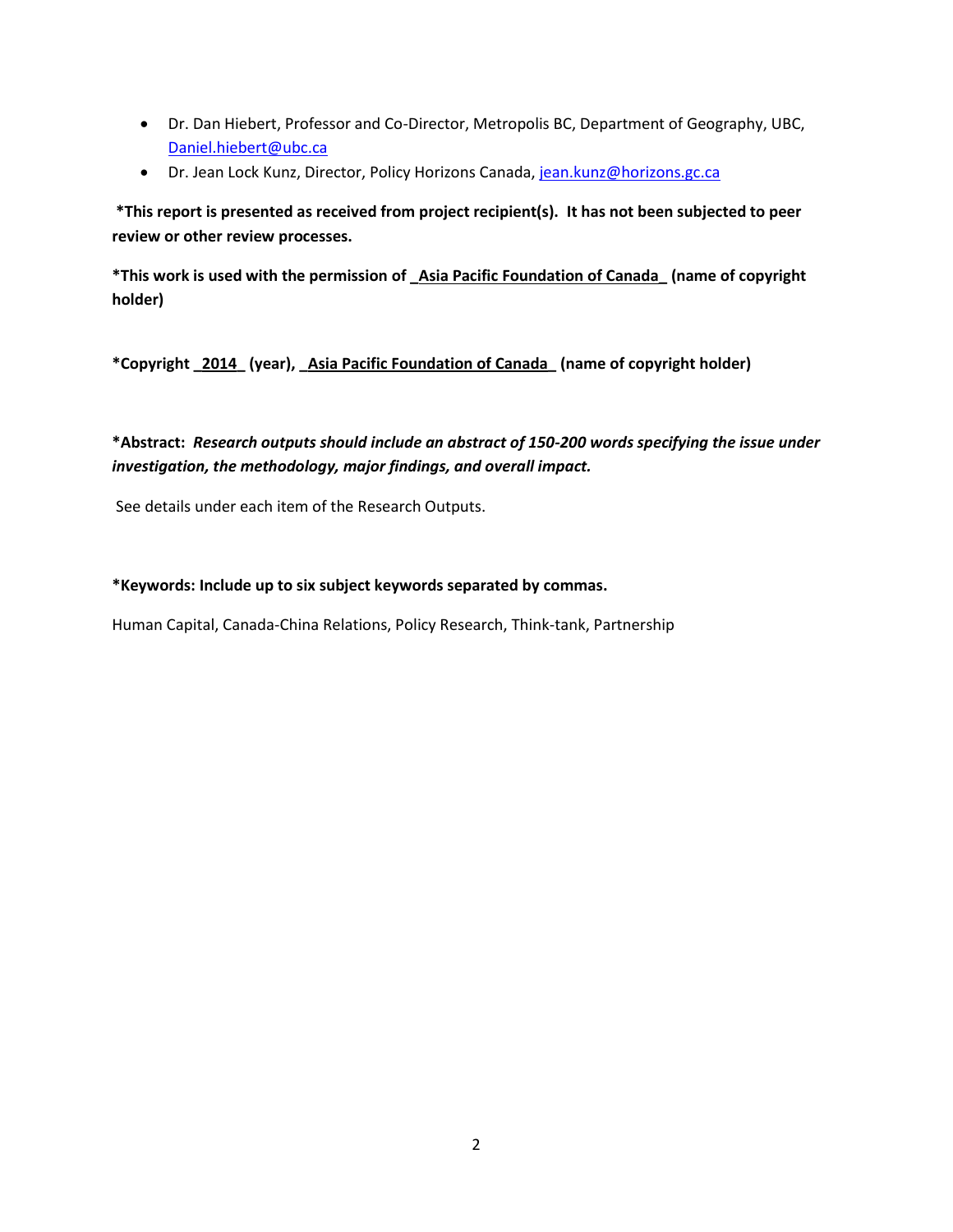# **Table of Contents**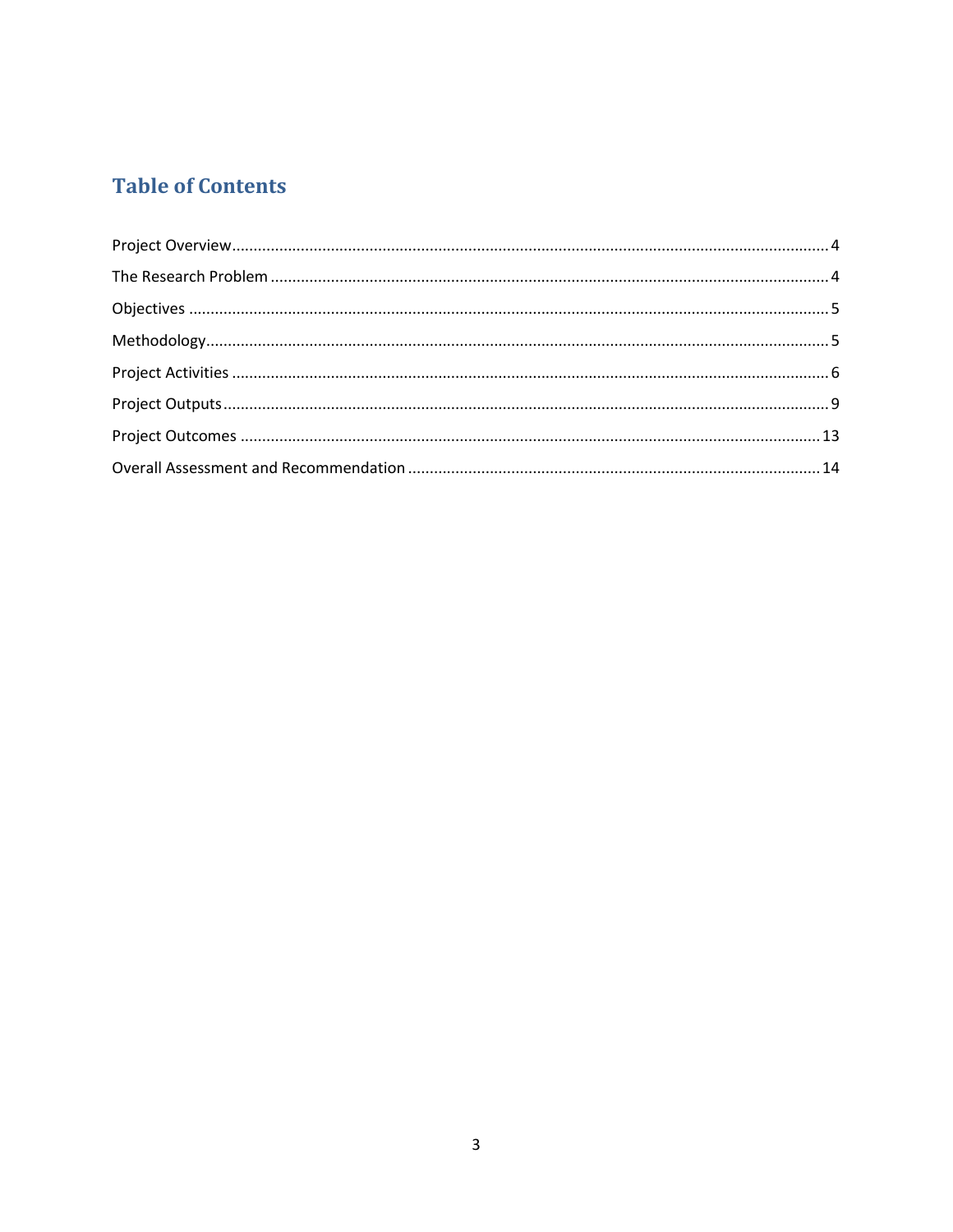# <span id="page-3-0"></span>**Project Overview**

The Canada-China Human Capital Dialogue (CCHCD) was a two-year international collaborative research project between a Canadian research consortium led by the Asia Pacific Foundation of Canada (APF Canada) and Chinese think tanks including the Chinese Academy of Personnel Science (CAPS), the Center for China and Globalization (CGG), and the China Society for Research on Exchanges and Development of International Professionals (CSREDIP). The project focused on the impact of China's development model on patterns of human capital flow between China and Canada and in turn the effects of such patterns on the two countries' economic relations.

The two-year project was designed to produce innovative and practical ideas for human capital exchange between the two countries in public policy, business, and civil society. The project's Canadian team studied the nature of human-capital flows between China and Canada, as well as the two countries' current talent strategies and limitations, and the implications for Canada's policies related to human capital and bilateral relations.

The project concluded that two-way human capital flows between Canada and China would continue and intensify. Both countries need to enhance cooperation between counterparts and among stakeholders in the two countries, and should re-consider a new approach to leveraging shared talent in order to facilitate two-way flows of talent as a means of promoting economic welfare in Canada and China. A shared talent strategy will increase two-way trade and investment, as well as deepen the cooperation in all key areas of Canada-China relations.

The project used a series of conferences, seminars, and workshops as a platform for policy discussion. Five conferences/seminars/workshops were held in China and Canada, during which the Canadian and Chinese research teams shared findings on their respective countries' human capital trends, policies and practices. The knowledge sharing between the two countries' research teams helped identify key policy recommendations and best practices for each nation's respective policymakers and practitioners.

# <span id="page-3-1"></span>**The Research Problem**

The project sought to investigate the relationship between China's development model and patterns of human capital flow between Canada and China, and the effects of these patterns on Canada and China's economic relations.

China's development strategy is undergoing major changes as the nation shifts away from low-end manufacturing toward greater investment in education, science and technology and research and development. As it adjusts its economic growth model, the Chinese government has forged a National Medium and Long-term Talent Development Plan aimed at creating a highly-skilled national workforce by 2020. An important component of the Plan is the Thousands Talents Program, through which China aims to attract 2,000 professionals from overseas in the next five to ten years.

At the same time, there has been a steady growth in Canada and China's population flows. Canada's shift in immigration policy to attract highly skilled labour in conjunction with a relaxation in exit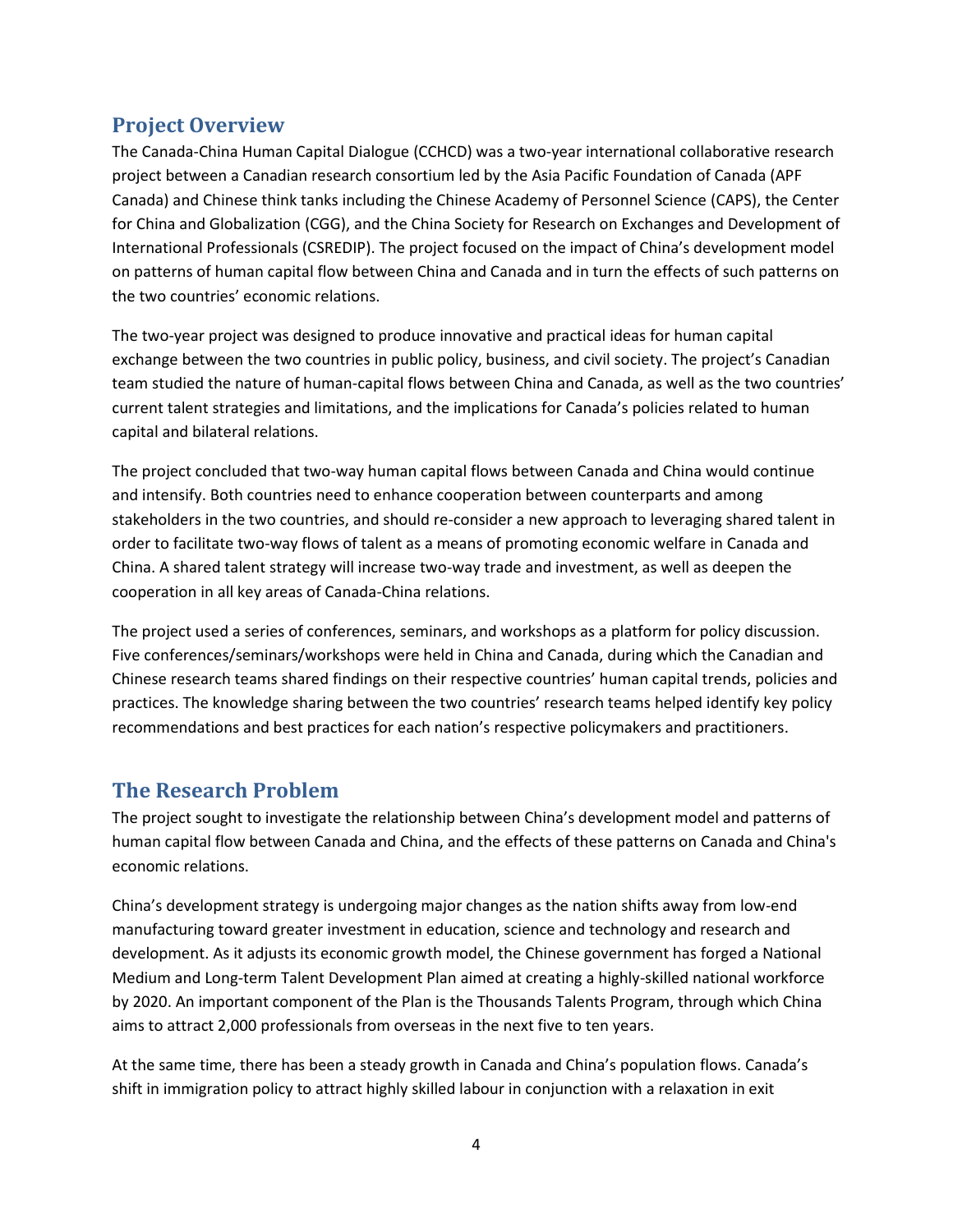requirements by Chinese officials to allow highly skilled Chinese to study, visit, and immigrate abroad contributed to an influx of Chinese immigrants into Canada. Subsequently, highly skilled Chinese who acquired education in Canada are now returning to China. A new "pull-push" dynamic is emerging, whereby Canada seeks to develop policies that will encourage highly skilled domestic and foreign workers and students to remain in the country, while China is increasing the number of returnees to contribute to its emerging knowledge economy. Our study was designed to look at whether China and Canada could capitalize on the opportunity for human-capital cooperation between the two countries.

# <span id="page-4-0"></span>**Objectives**

The CCHCD project had four major objectives, the first three focused on the research agenda, the fourth related to the dissemination of the research results:

- 1) To better understand the nature and impact of human capital exchange between the two countries;
- 2) To identify the key factors that contribute to the human capital shortage in both countries and the industries that drive the demand for highly skilled labour;
- 3) To develop and share policy recommendations and best practices with relevant Canadian and Chinese policymakers, practitioners and members of the business community on how to improve the management of human capital flow between the two countries. The project also hopes to initiate a discussion on the potential for a bilateral agreement between China and Canada on shared human capital; and
- 4) To facilitate collaboration and sharing of knowledge between Canadian researchers and think tanks with their Chinese counterparts and help make research by Chinese organizations and scholars available to Canadian researchers and the wider Canadian public.

# <span id="page-4-1"></span>**Methodology**

 $\overline{\phantom{a}}$ 

This CCHCD project adopted a comparative approach to undertake parallel policy research and related activities by Chinese and Canadian teams. The Chinese partners' research focused on China's human capital challenges and related policies with a strong reference to Canada. A summary report of works by Chinese partners was prepared by Chinese Academy of Personnel Science and was presented at the project's final seminar at the 16<sup>th</sup> Metropolis Conference in Canada.<sup>1</sup> Policy relevance was the focus of the project. Research findings and disseminations were specifically targeted at policy research communities in both China and Canada.

 $<sup>1</sup>$  The seminar is reported in detail under the Project Activities of this report.</sup>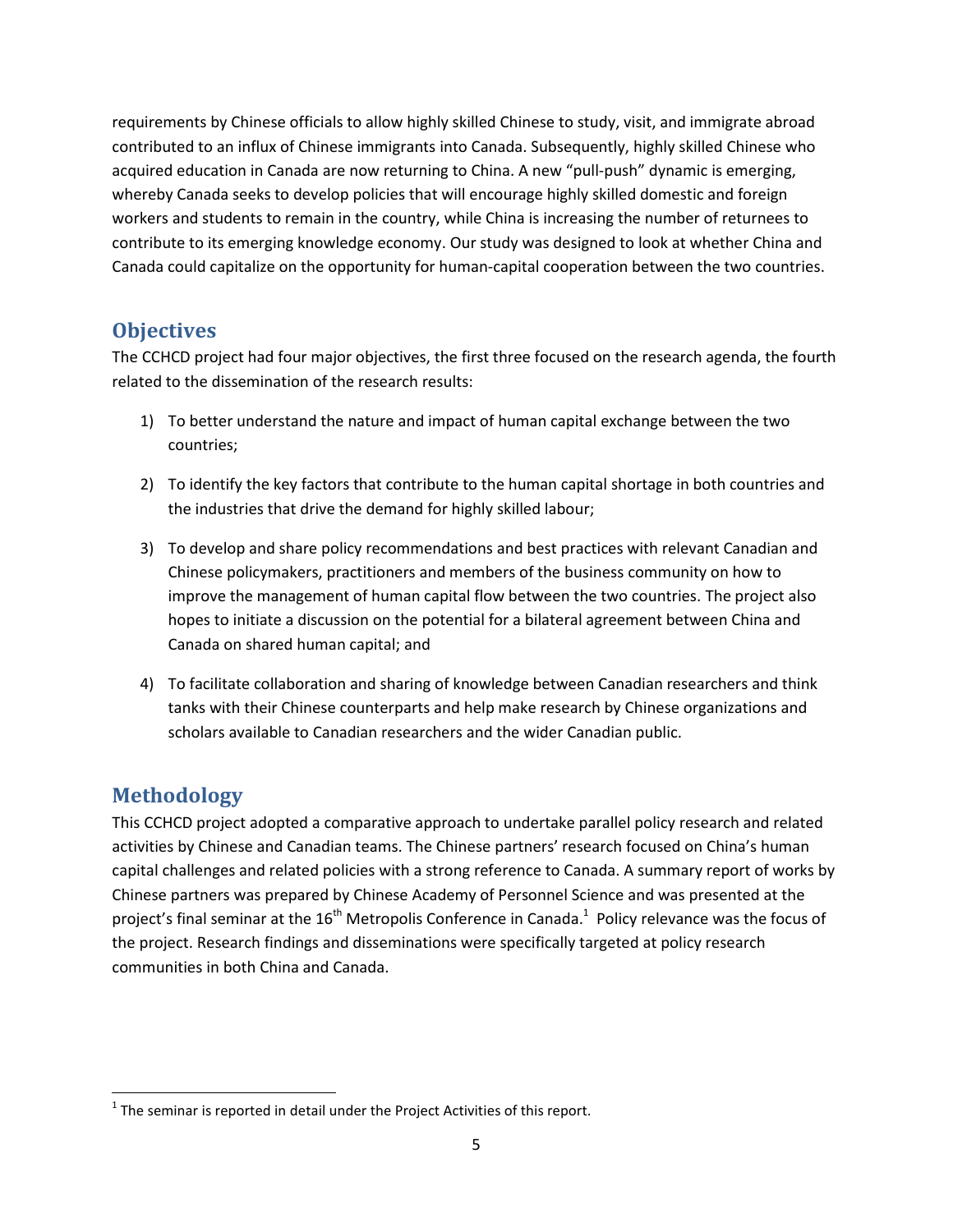The Canadian team, led by APF Canada, worked closely with its Chinese partners and conducted project research, using the following methods:

- 1. **Desk research** collected and summarized existing studies on barriers to foreign qualification recognition in the Canadian labour market, and strategies used by major migrant societies to recruit an external supply of skills. The results were incorporated in various project reports.
- 2. **A focus group study** collected qualitative information to test the findings gleaned from the literature review and identified new issues that recent Chinese immigrants to Canada face in terms of their foreign-qualification recognition. The project conducted three focus group discussions in the Greater Vancouver region, the results of which are summarized in the policy research report.
- 3. **An online survey** of recent Chinese immigrants across Canada sought to analyze foreign qualification recognition barriers and its relationship with other policy issues. The key findings are summarized in the policy research reports.
- 4. **Commissioned studies** leveraged knowledge and expertise from other Canadian and Chinese organizations working closely with APF Canada on related topics.
- 5. **Data requests** were put forward to Citizenship and Immigration Canada for information on permanent and temporary immigration from China, with a breakdown by province in Canada. Analysis of the data was presented in the policy research report.

# <span id="page-5-0"></span>**Project Activities**

The CCHCD project has undertaken activities through a bilateral research partnership. All project activities fall into three categories:

- Building a research partnership between think tanks: new area of cooperation;
- Conducting joint researches on issues of common interest: focus of cooperation; and
- Stimulating policy dialogue through conference series: influence of cooperation.

# **Building Partnerships**

On November 23, 2011 in Beijing, the Asia Pacific Foundation of Canada (APF Canada) and the Chinese Academy of Personnel Science (CAPS), the Center for China and Globalization (CGG), and the China Society for Research on Exchanges and Development of International Professionals (CSREDIP) signed a joint Memorandum of Understanding (MOU). The purpose of the MOU is specified in the document as followings:

*The four parties will engage in cooperation on the principle of voluntariness, equality and mutual benefit to complement one another and share resources. They will jointly study theories and policies of human capital flow and the development of cooperation between China and Canada*  in a globalized world and share research and best practices, such that human capital *management in the two countries and new areas of cooperation will be explored to enhance bilateral relations.*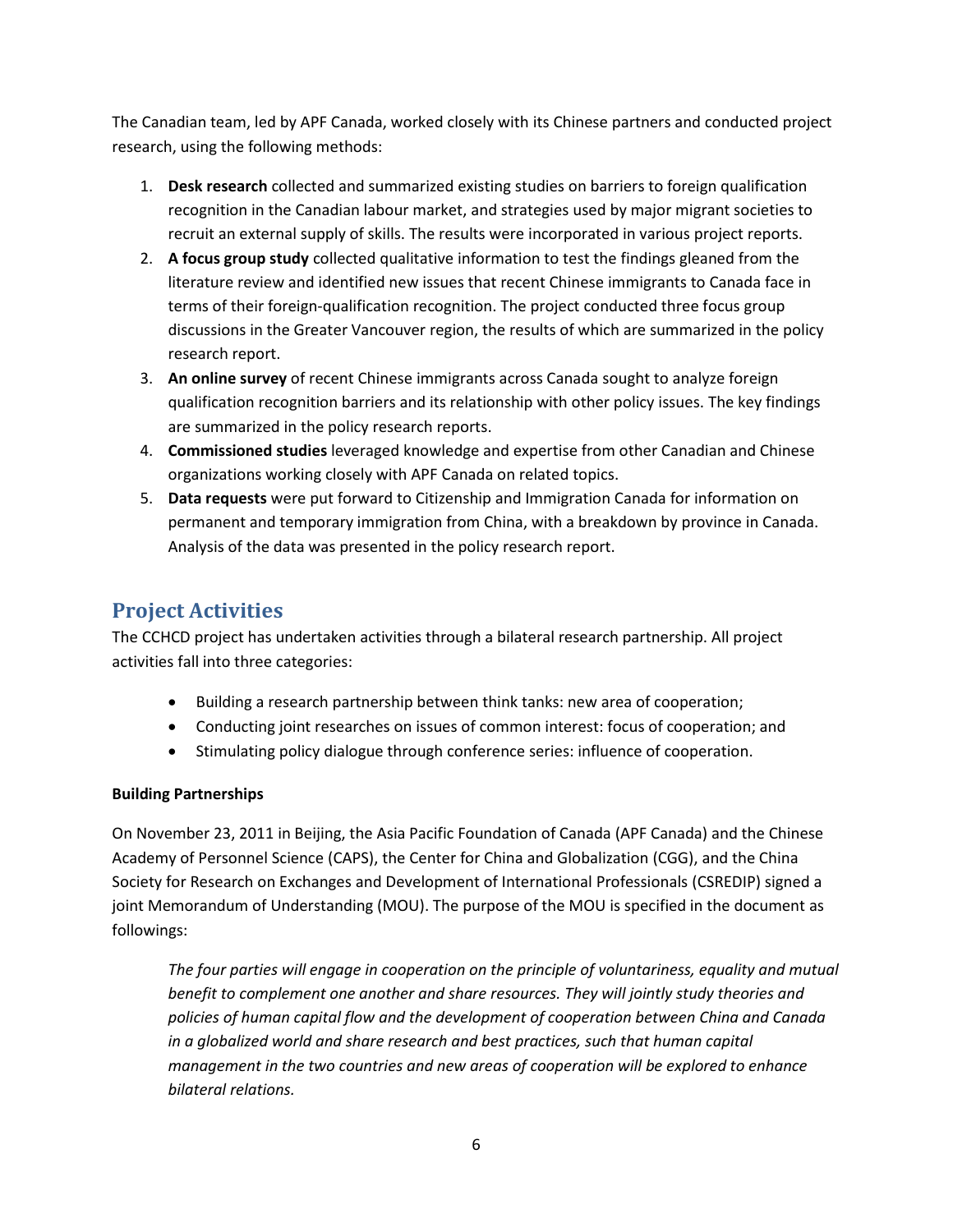The MOU allowed the creation of a new research partnership between Canadian and Chinese think tanks, offering new avenues for cooperation between policy think tanks in the two counties. The MOU was a catalyst for researchers to embark on new areas of research focusing on human capital exchange between the two countries. There are four unique features to this project:

- 1) The current research and policy discussion does not focus enough attention on the impact of China's development model on patterns of human capital flow between China and Canada. This project looks into the effects of such patterns on Canada and China's economic relations.
- 2) The research and policy discussion on human capital flows have placed the most emphasis on the movement of people from China to Canada. This project looks at the flows between the two countries that reflect the emerging trend in the high-level human exchange between Canada and China.
- 3) The project's examination of the two-way people-to-people relations provides a different perspective to complement the existing research and policy discussion on Canada and China's trade, investment, and business relations.
- 4) The project was designed and implemented as a bilateral collaboration between think tanks of the two countries, which have strong interest in and capacity for policy analysis in the area of transnational human capital flows.

During the course of this partnership, the CCHCD project has also developed a Canadian consortium supported by both public and private sectors in Canada. In early 2012, APF Canada submitted an application to IDRC for its Canadian Partnerships Small Grants Program. The IDRC grant, approved in March 2012, allowed CCHCD to conduct research and related activities from March 1, 2012 to February 28, 2014. In the meantime, APF Canada continued seeking sponsorship opportunities from public and private organizations. Consequently, the Province of British Colombia, the RBC Foundation, and Air China (Canada) provided partial funding or in-kind support to the CCHCD project.

In addition to the financial support, the CCHCD project also developed partnerships with researchers from University of Ottawa, Ryerson University, York University, MITACS, and Canada's Metropolis Project to help with the project's research and conference/seminar planning and organizing.

# **Conducting Research**

The Canadian and Chinese teams of the CCHCD project conducted research in line with first three of the four objectives of the project, stated on page 5.

The research focused on producing innovative and practical ideas for human capital exchange between Canada and China in public policy, business, and civil society. Please refer to the detailed description of research outcomes on page 9.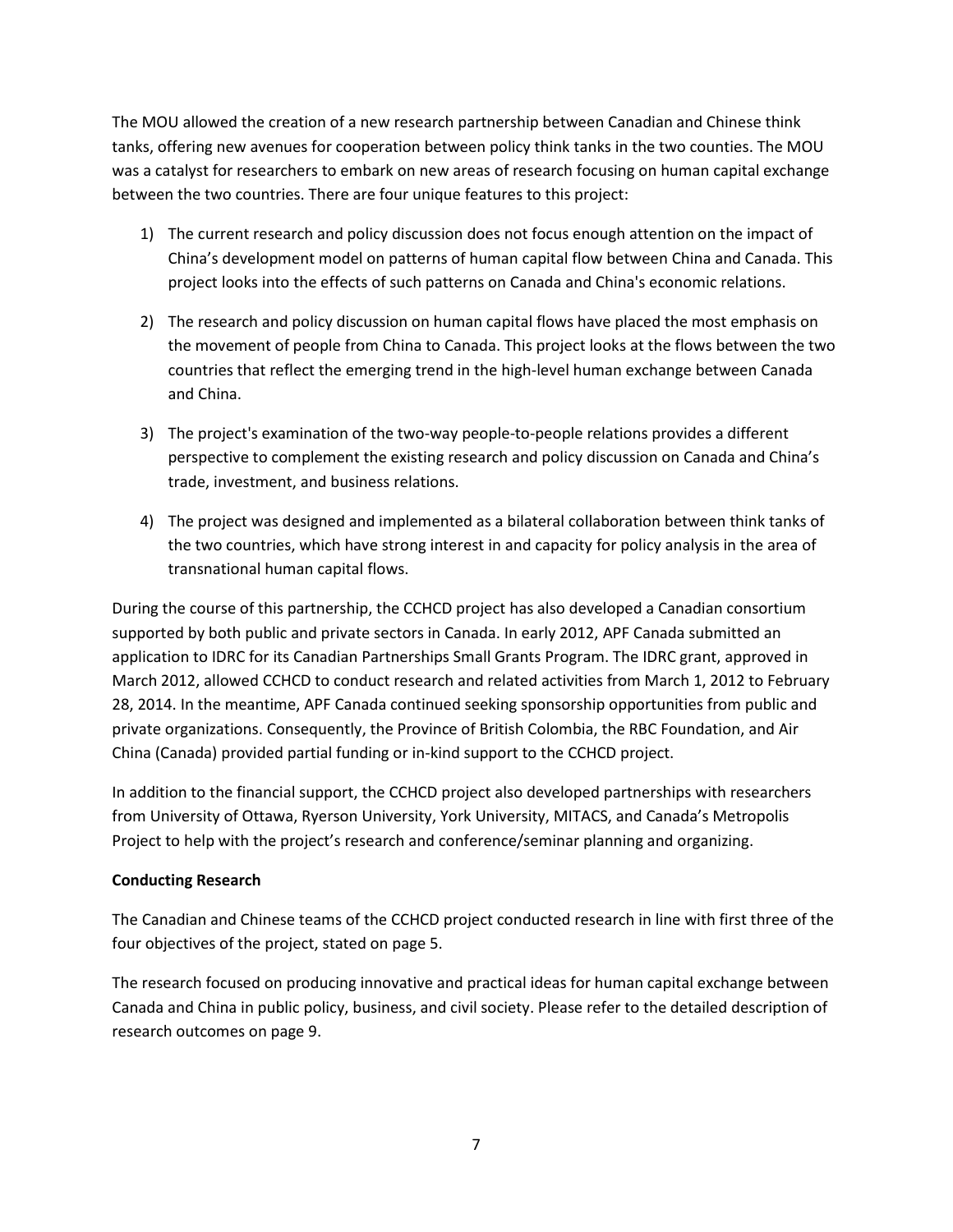### **Stimulating Dialogue**

The project employed a series of conferences, seminars, and workshops as the platform for policy discussion. Five events were held alternately in China and Canada during over the course of the project.

The five events include:

- 1. November 23, 2011, Beijing. The inaugural conference brought over 100 participants from four above-mentioned organizations of Canada and China together to discuss the human capital exchange and policy implications for both countries. At the conference, a MOU was signed by four participating organizations to form a partnership of CCHCD. The conference report is available online at: [http://www.rky.org.cn/c/cn/news/2011-11/24/news\\_11685.html.](http://www.rky.org.cn/c/cn/news/2011-11/24/news_11685.html)
- 2. November 28, 2012, Ottawa. The 2<sup>nd</sup> Conference of CCHCD, hosted by the University of Ottawa, Canada, provided a platform for both Canadian and Chinese think tanks, senior academics, policymakers, NGOs, and business representatives to exchange preliminary findings of policy research, discuss upcoming research, and above all, identify areas of bilateral cooperation on human capital issues between the two countries. A total of 45 participants attended the conference. The Conference Proceedings is available online at: [http://www.asiapacific.ca/research-report/canada-china-human-capital-dialogue-second](http://www.asiapacific.ca/research-report/canada-china-human-capital-dialogue-second-conference)[conference.](http://www.asiapacific.ca/research-report/canada-china-human-capital-dialogue-second-conference)
- 3. July 3, 2013, Beijing. The  $3^{rd}$  Seminar of CCHCD provided a unique opportunity for the project team to meet with the policy research community in Beijing to exchange views on policy issues in Canada-China human capital exchange. This conference reviewed research undertaken to date by both Canadian and Chinese partners. Researchers and stakeholders exchanged views on and discussed the work plan for the proposed working group, the Canada-China Task Force on Human Capital. Over 100 participants from both countries attended the seminar. The event report is available online at: [http://www.rky.org.cn/c/cn/news/2013-07/12/news\\_14267.html.](http://www.rky.org.cn/c/cn/news/2013-07/12/news_14267.html)
- 4. October 24, 2013, Toronto. The 4<sup>th</sup> Seminar of CCHCD was hosted by the Canada-China Institute for Business & Development at Ted Rogers School of Management, Ryerson University. The seminar brought more than 55 participants from Chinese partner organizations and local Canadian organizations to discuss research outcomes of the joint Canada-China Task Force on Human Capital. The event report is available online at: [http://www.rky.org.cn/c/cn/news/2013-](http://www.rky.org.cn/c/cn/news/2013-10/29/news_14453.html) [10/29/news\\_14453.html.](http://www.rky.org.cn/c/cn/news/2013-10/29/news_14453.html)
- 5. March 15, 2014, Gatineau. The CCHCD organized the final workshop, "Shifting Perspectives: Talent Competition to Talent Sharing," as part of the  $16<sup>th</sup>$  National Metropolis Conference in Gatineau, Quebec. At the workshop, the joint Canada-China Task Force on Human Capital presented preliminary results of the final policy reports. Over 30 participants attended the workshop. The description of the workshop is available online at: [http://www.acs](http://www.acs-aec.ca/pdf/events/AEC_Metropolis2014_web_V27_LR.pdf)[aec.ca/pdf/events/AEC\\_Metropolis2014\\_web\\_V27\\_LR.pdf](http://www.acs-aec.ca/pdf/events/AEC_Metropolis2014_web_V27_LR.pdf) (E7 on Page 32).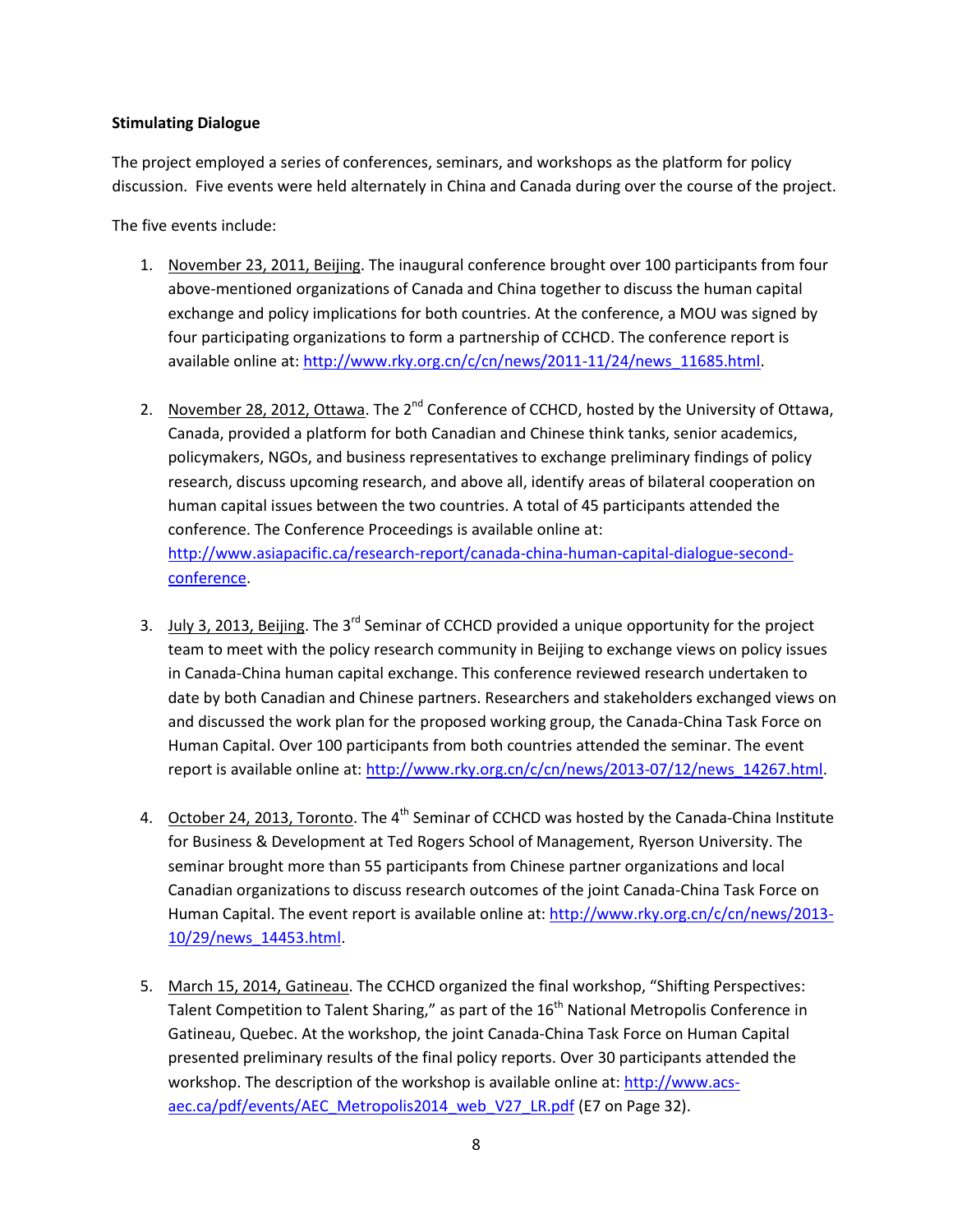In addition to these five conferences and seminars, the CCHCD also organized workshops and policy roundtables as follows:

- 6. April 16, 2012, Vancouver. This workshop featured Dr. Qiang Zha from York University. Dr. Zha's presentation entitled, "Canadian Universities and Global Brain Circulation: The Case of Chinese Holders of Canada Research Chair," shed light on the factors that led a group of Canadian Research Chair (CRC) holders of Chinese origin to choose to work at Canadian universities. This talk led to the publication of: "Canada's 'Thousand Talent Program': How Canada Research Chair Program Attract Chinese Academics".
- 7. May 16, 2012, Vancouver. This workshop featured Dr. Liu Hong, Professor and Chair of the School of Humanities and Social Sciences at Nanyang Technological University, Singapore. Dr. Liu presented "Singapore's Foreign Talent Strategy and its Challenges" introducing Singapore's experience of using foreign talent for its economic development and socio-cultural regeneration.
- 8. July 30, 2012, Ottawa. This policy roundtable was organized in Ottawa to bring 15 participants from various policy analysts, academics, and businesspeople together to address policy issues and implications arising from intensified human capital exchange between Canada and China. A summary report was produced.

# <span id="page-8-0"></span>**Project Outputs**

To achieve the four objectives of the project, the APF Canada and the Chinese partners have followed the original research plan and developed policy research outputs in following categories:

Published Op-Eds

- 1) **Woo, Y.P. "Canada Needs Global Talent and Companies That Can Use It."** *Vancouver Sun*, April 1, 2014. (available online at: [http://www.vancouversun.com/Opinion+Canada+needs+global+talent+companies+that/968728](http://www.vancouversun.com/Opinion+Canada+needs+global+talent+companies+that/9687284/story.html) [4/story.html\)](http://www.vancouversun.com/Opinion+Canada+needs+global+talent+companies+that/9687284/story.html)
- 2) **DeVoretz, D. and Woo, Y.P. "Ottawa's New Citizenship Rules Are Perverse."** *Toronto Star*, February 18, 2014. (available online at: [http://www.thestar.com/opinion/commentary/2014/02/18/ottawas\\_new\\_citizenship\\_rules\\_ar](http://www.thestar.com/opinion/commentary/2014/02/18/ottawas_new_citizenship_rules_are_perverse.html) [e\\_perverse.html\)](http://www.thestar.com/opinion/commentary/2014/02/18/ottawas_new_citizenship_rules_are_perverse.html)
- 3) **Woo, Y.P. "Responding to Questions on Canadians Abroad in Hong Kong."** *President's View,*  June 10, 2013, Asia Pacific Foundation of Canada, Vancouver. (Available online at: [http://www.asiapacific.ca/editorials/presidents-view/39336\)](http://www.asiapacific.ca/editorials/presidents-view/39336)
- 4) **Zhang, K. "Untapped: Canada's Human Capital in China,"** *Canada China Business Forum*, November 2013, Page 43-44 (English) and Page 45-47 (French), Canada China Business Council,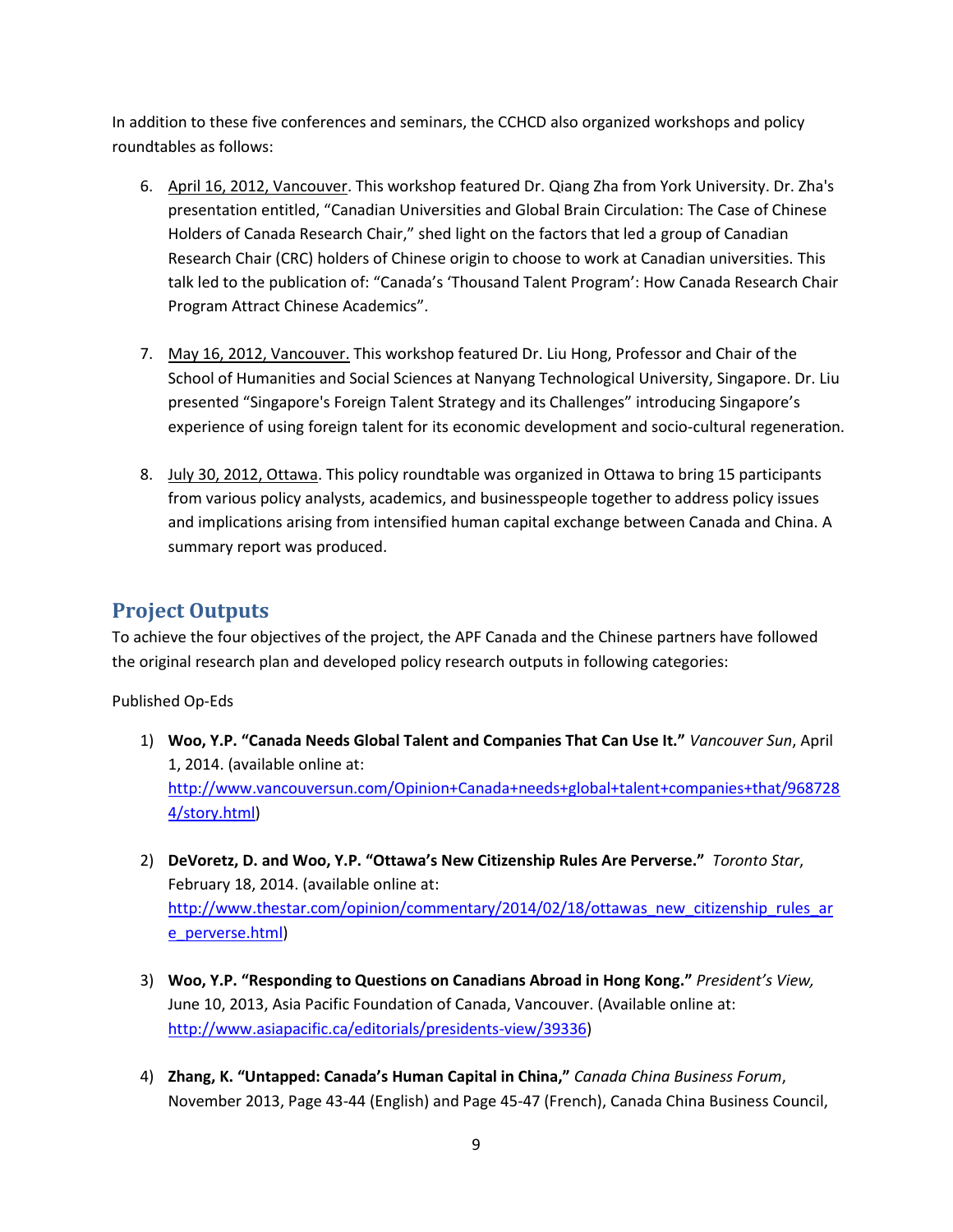Toronto. (Available online at[: http://www.ccbc.com/wp-content/uploads/2013/11/Canada-](http://www.ccbc.com/wp-content/uploads/2013/11/Canada-China-Business-Forum-Magazine-20131.pdf)[China-Business-Forum-Magazine-20131.pdf\)](http://www.ccbc.com/wp-content/uploads/2013/11/Canada-China-Business-Forum-Magazine-20131.pdf)

### Published Research Papers

- 5) **Zhang, K. "Flows of People and the Canada–China Relationship in the 21st Century,"** Chapter 3 in Zhang, J. and Duncan, H. (eds.) (2014), *Migration in China and Asia*, Springer. <http://www.springer.com/social+sciences/population+studies/book/978-94-017-8758-1> This paper provides an overview of the multi-stream flows of people between China and Canada and illustrates how Chinese communities in Canada have been reshaped as a result. At the same time, the paper discusses the growing Canadian diaspora in China. Looking through the lens of the human capital exchange, this study examines some of the key policy implications of this migration in the shaping of Canada-China relations in this century.
- 6) **Zhang, K. et al., "The Quest for Foreign Skills–International Recruitment Strategies in the Asia-Pacific Region,"** Chapter 10 in Dobson, W. (eds.) (2013), *Human Capital Formation and Economic Growth in Asia and the Pacific*, Routledge, New York. <http://www.routledge.com/books/details/9780415838832/>

This paper examines immigration and recruitment strategies of Australia, Canada, Hong Kong SAR, Japan, Singapore, and the United States. Many countries depend on immigrant labor forces to offset the impact of aging populations, to obtain new knowledge and foreign talent, to promote entrepreneurship, and to expand into foreign markets. The paper discusses how governments are responding to mounting competition for highly skilled workers, and the determinants and consequences of these recruitment programs, both for receiving and sending countries.

7) **Zhang, K. "Recognizing Qualifications Made-in-China: Barriers and Recommendations,"** *Fortune World Magazine*, January 2014, Vol. 10, Page 78-83 (in Chinese and English), Vancouver. This paper identifies the barriers to recognizing foreign qualifications of skilled immigrants from China to Canada. It also offers a series of recommendations for policy makers and practitioners to consider how Canada can overcome these barriers.

# Commissioned Research Reports

8) **Zha, Q. "Canada's Thousand Talent Program: How Canada Research Chair Program Attracts Chinese Academics,"** *Research Reports*, October 24, 2013, Asia Pacific Foundation of Canada, Vancouver. (Available online at: [http://www.asiapacific.ca/research-report/canadas-thousand](http://www.asiapacific.ca/research-report/canadas-thousand-talent-program-how-canada-research-chair-pr)[talent-program-how-canada-research-chair-pr\)](http://www.asiapacific.ca/research-report/canadas-thousand-talent-program-how-canada-research-chair-pr)

This report explores the factors that influenced a group of Canada Research Chair holders from China to choose to work in Canadian universities. The research sheds light on the forces that impact global flows of talent and knowledge. The findings suggest that Canadian universities are attractive to Chinese scholars due to a combination of Canada's prevailing collectivist and multicultural ideologies and their integration into academia.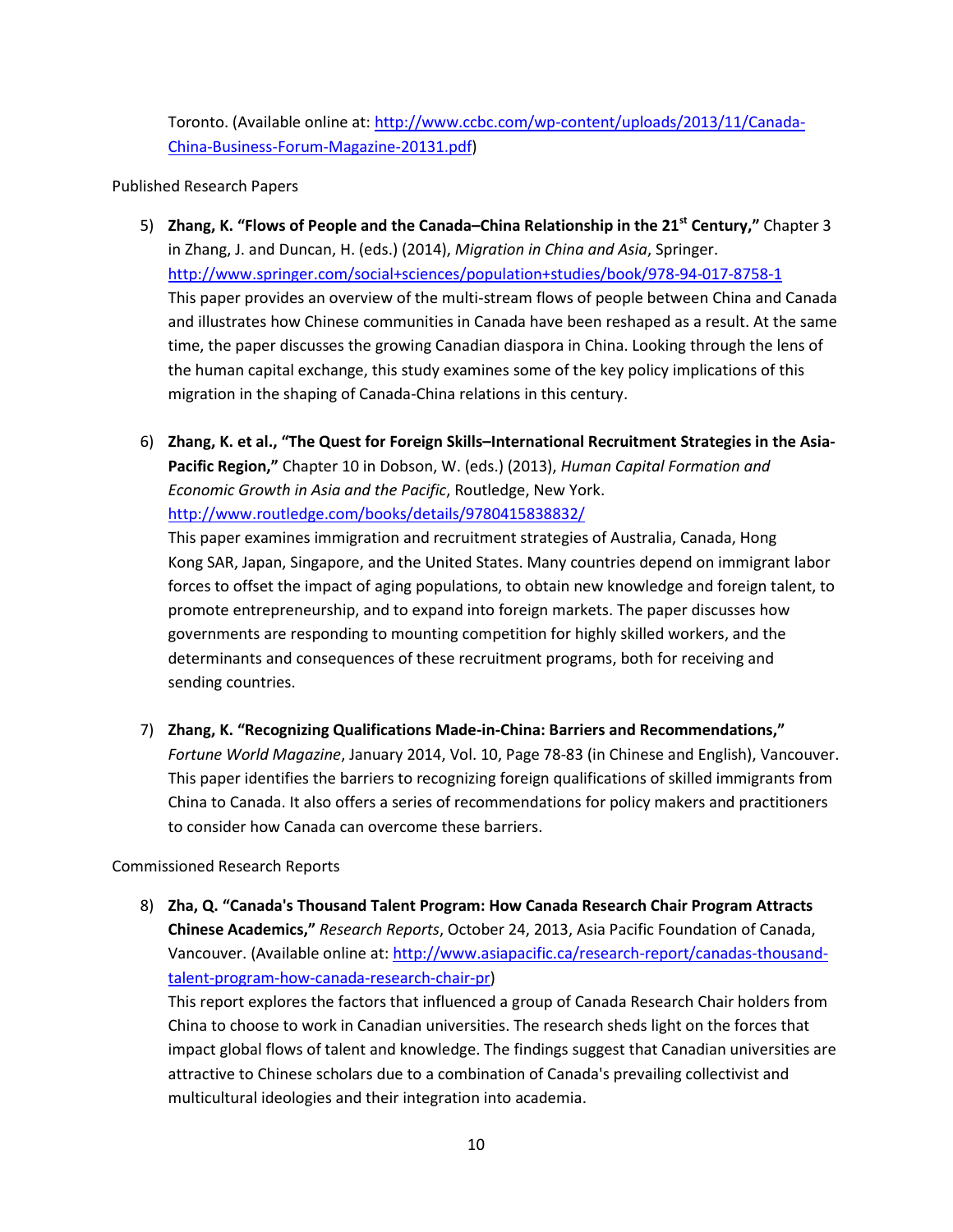- 9) **Wang, H. "China's Competition for Global Talents: Strategy, Policy and Recommendations"** *Research Report*s, May 24, 2012, Asia Pacific Foundation of Canada, Vancouver. (available at [http://www.asiapacific.ca/sites/default/files/filefield/researchreportv7.pdf\)](http://www.asiapacific.ca/sites/default/files/filefield/researchreportv7.pdf) This research report examines where China currently stands in the global competition for talent and outlines measures for China to attract top talent from abroad. This piece highlights how the global competition for talent is intensifying and argues China needs to move quickly to improve its measures to cultivate and attract greater human capital.
- 10) **Agrawal, S. "Chinese Immigrants to Canada and Their Labour Market Performance,"** presented at the 3<sup>rd</sup> Seminar of CCHCD, July 3, 2013, Beijing.

This research paper develops a brief socio-economic profile of the Chinese-Canadian community, the second-largest immigrant group in Canada. It also assesses Chinese immigrants' labour market performance relative to those of immigrants from the Philippines and South Asia, using customized tables from Statistics Canada's Longitudinal Administrative Database. The results show that Chinese immigrants in Canada fall under two broad categories: those who have achieved upward economic mobility with time in Canada; and, those who have not experienced much upward mobility, even after residing in the country for many years. The results also show that among high-income earners, Chinese immigrants outperform many other contemporary immigrant groups. Relative to Indian immigrants in particular, Chinese appears to have benefitted from the rising economy in their home country as well as a strong ethnic economy they have created within Canada.

11) **Wang, H.** "**The Role of NGOs in Talent Exchange between China and Canada,"** presentation to the 3<sup>rd</sup> Seminar of CCHCD, July 3, 2013, Beijing.

This research report profiles various NGOs in Canada and China to analyze their role in talent exchange between the two countries. Based on a survey, the report finds the NGOs affect talent exchange between China and Canada in the following ways:

They help to establish contact between two countries and become a medium for talent exchange (100%); organize talent exchange directly to be a talent exchange platform (89%); contribute to international projects cooperation and promoting talent exchanges and cooperation (78%); become an overseas talent information database, servicing for government overseas talent development (67%); and become an information platform to help talented individuals learn about their home country, which helps to drive talent returning home (33%). The report further proposes policy suggestions for strengthening the impact of NGOs on talent exchange.

#### Planned Research Reports

#### 12) **Toward a Canada-China Shared Talent Strategy**

This final research report summarizes major research findings and policy recommendations from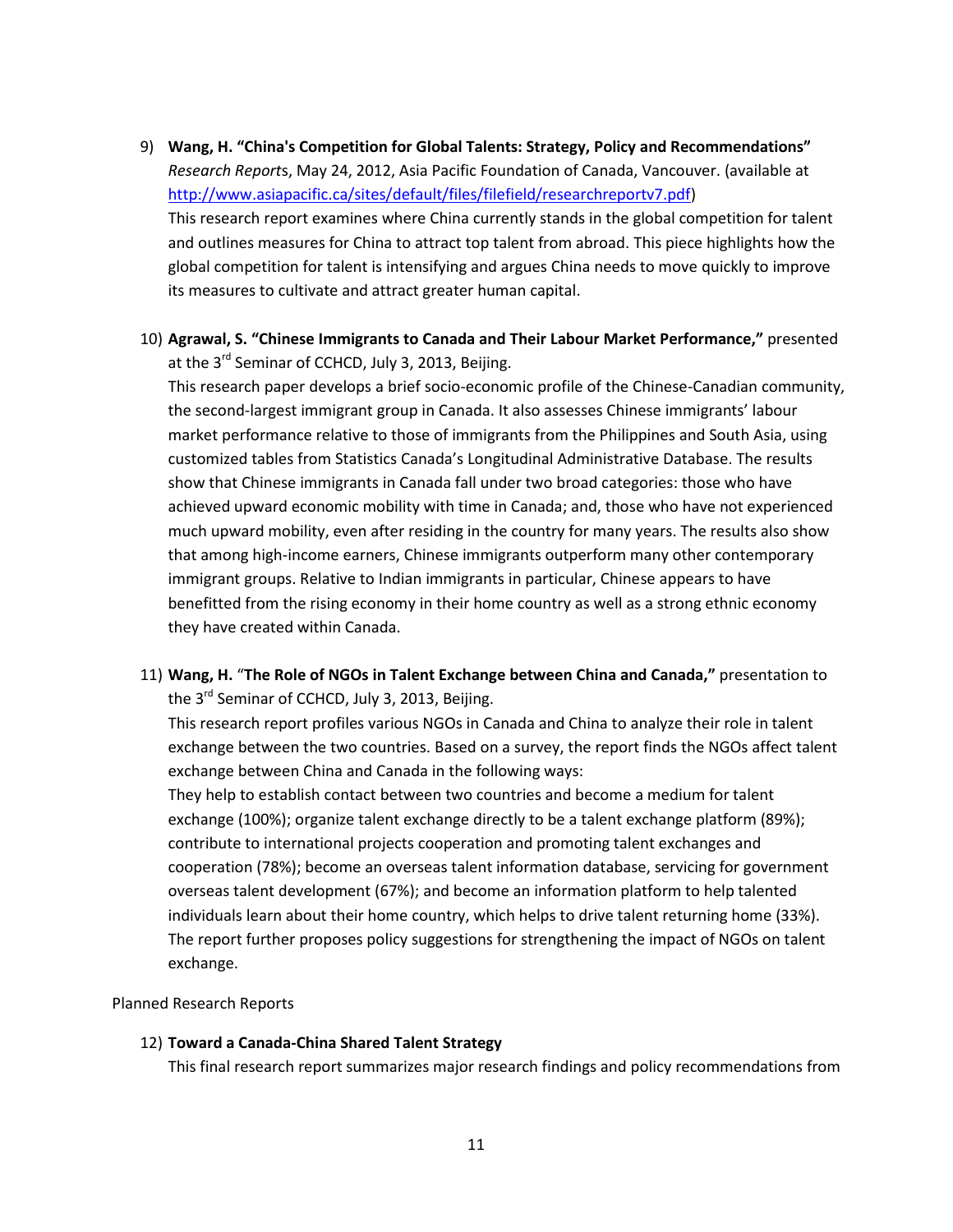the Canadian team of this CCHCD project. It is being edited and finalized while this technical report is being prepared. The final research report is estimated to be released in summer 2014.

## 13) **Comparative Study of Talent Introduction Policies between Canada and China**

This final research report summarizes major research findings and policy recommendations from the Chinese team of this project. It is being edited and finalized while this technical report is being prepared. The final research report is estimated to be released in summer 2014.

## 14) **Future Publications**

Further dissemination of the project outcomes, including a possible joint publication and other policy briefings, is being discussed with Chinese partners. However, there is no conclusion yet on the timeline and related details.

In addition to policy-focused researches, the CCHCD project has also developed outputs in line with the capacity-building as highlighted below:

- 15) June 2011: A project website was developed as a platform to exchange and share research findings and policy discussions. The website is [http://www.asiapacific.ca/canada-china-human](http://www.asiapacific.ca/canada-china-human-capital)[capital,](http://www.asiapacific.ca/canada-china-human-capital) which provides summary of major project research and activities. It includes a link to the Chinese site that is managed by Chinese partners.
- 16) May 17, 2012: A presentation on "Multi-stream Flows Reshape Chinese Communities in Canada: A Human Capital Perspective" was delivered at the 5th International Conference of Institutes and Libraries for Chinese Overseas Studies on Chinese through the Americas at the UBC (available online at [https://circle.ubc.ca/handle/2429/43437\)](https://circle.ubc.ca/handle/2429/43437).
- 17) June 14-17, 2012: Yuen Pau Woo, President and CEO of APF Canada, spoke on the importance of two-way flows of human capital, with special emphasis on the Canada-China relationship at the 2nd China Innovation and Entrepreneurial Talent Development Conference, in Shenzhen. It was attended by Li Yuanchao, then head of the CPC's Organization Department and the senior leader responsible for China's "Thousand Talents" program, and now the Vice President of China.
- 18) May 9, 2014: A presentation on "Leveraging Shared Talent—The Future of Canadian-Chinese Cooperation" was delivered at the Conference on Transforming Canada-China Educational Cooperation: Significant Legacies and Future Challenges at Tsinghua University, Beijing. (Details of the conference are available online at: [http://www.oise.utoronto.ca/cidec/Research/conference\\_2014.html\)](http://www.oise.utoronto.ca/cidec/Research/conference_2014.html)
- 19) June 30, 2013: Yuen Pau Woo, President and CEO of APF Canada, was appointed to the China Global Talents Society's international consultant team. (Details of the China Global Talents Society are available here: [http://scgti.org/citc/en/about\\_us.html\)](http://scgti.org/citc/en/about_us.html)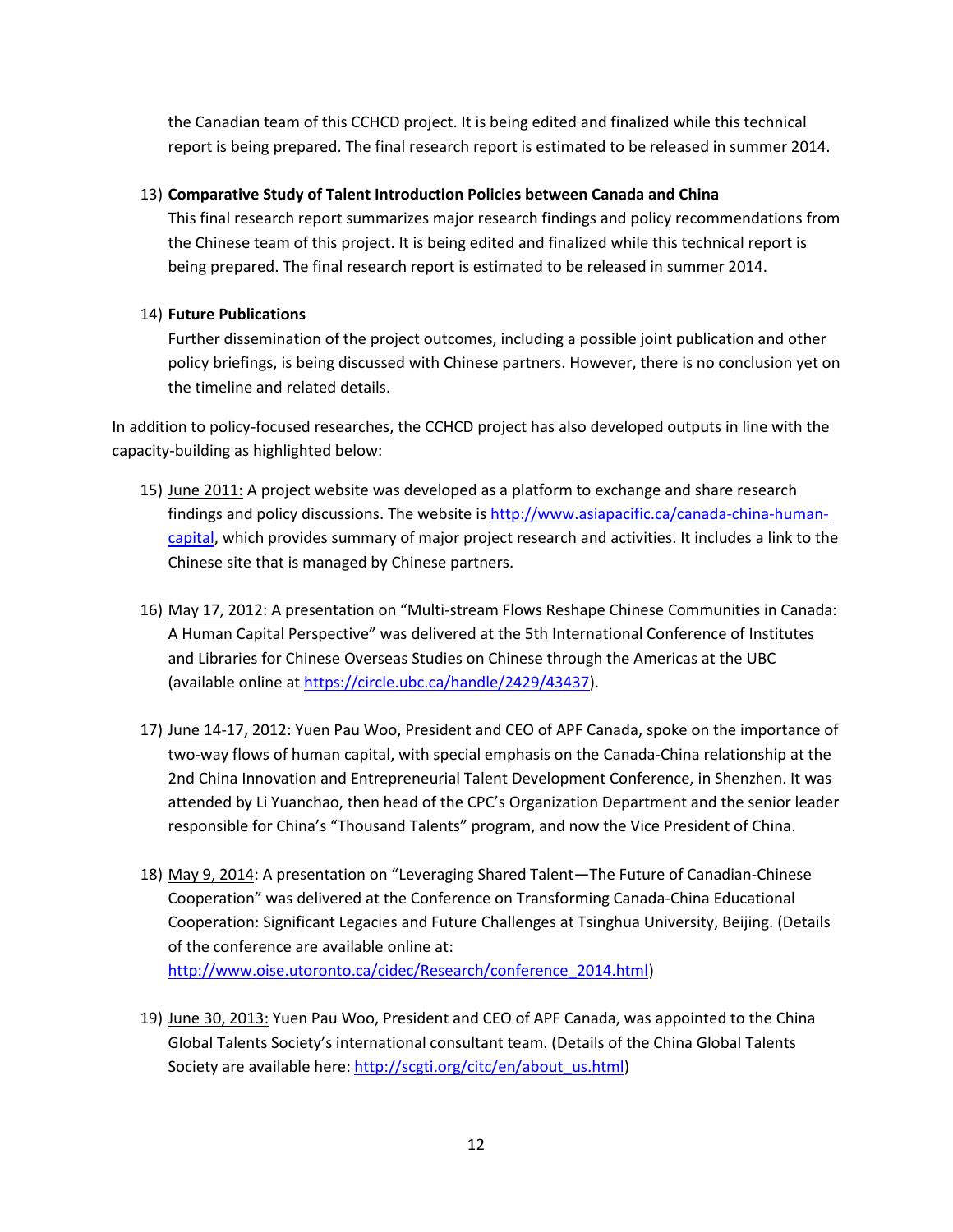- 20) Three groups of Chinese delegation, consisting of 41 officials and researchers from Chinese partners, visited Canada during the course of the project. Among these visits, two groups of 36 delegates stayed in Canada for 2-3 weeks respectively on a study tour to learn about human capital policy and practice in Canada.
- 21) Canadian delegates made 29 visits for the project-related conferences and activities in China. This Canadian participation provided an excellent opportunity for the sharing of knowledge and experience between Canadian and Chinese officials, researchers, and practitioners. It also served to make the Canadian experience on human capital policy and practice more visible and accessible to Chinese policy makers and researchers.
- 22) Two Canadian speakers were recommended by APF Canada to Chinese partners as keynote speakers at high-level policy conferences on human capital and talent-attraction policy in China. Both Canadian speakers came from federal government policy departments and spoke Canadian experience at the conferences. Their participations were highly recognized by conference organizers.
- 23) Media reports often quoted researchers of the project on stories related to the Canada China human capital exchange topics. These media stories appeared in both English-language media and Chinese-language publications in Canada and China.

# <span id="page-12-0"></span>**Project Outcomes**

The CCHCD project seeks to have an impact on policy research and policymaking in both countries. The outcomes of this project can be summarized as follows:

- 1) Raising awareness of China's development model on patterns of human capital flow between Canada and China and its impact on bilateral relations. In other words, China is no longer sending its workers overseas, but is now also receiving workers from outside China.
- 2) Identifying key factors that contribute to the human capital flow between the two countries, including governmental policies and programs, educational institutions, professional organizations and other NGOs, employers, and mobile individuals.
- 3) Identifying policy challenges emerging from the high-level human capital exchange between the two countries, rather than focusing on one-way movement of people from China to Canada.
- 4) Proposing a new strategy on shared talent between the two countries to enhance the peopleto-people relations through two-way flow of human capital and to enrich current policy discussions on Canada and China's trade, investment, and business relations.
- 5) Generating more interest from Chinese policy researchers on Canada. The Chinese partner think tanks have sent delegates to Canada to meet their counterparts. They now include Canada in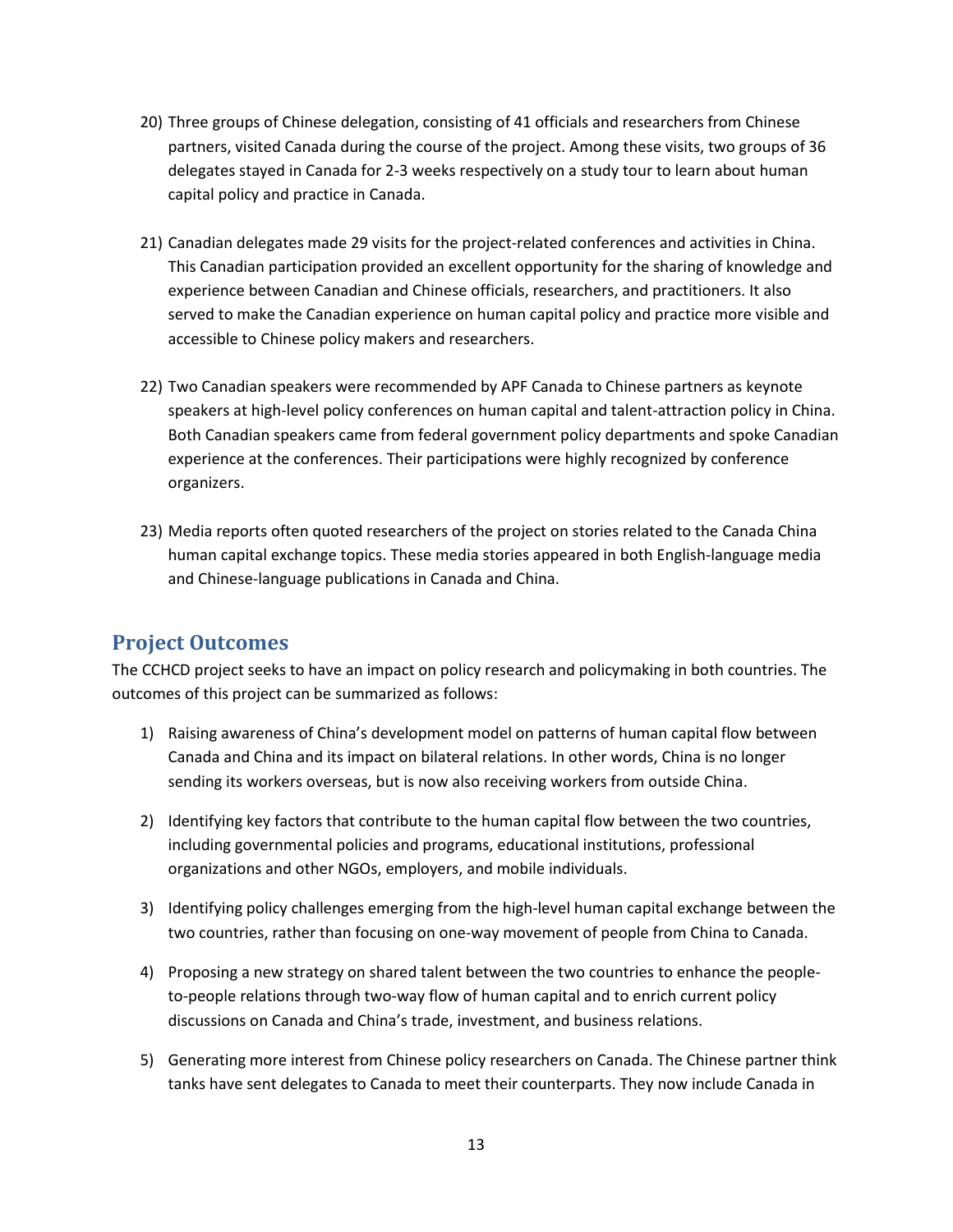their policy research projects, and invite Canadian experts through APF Canada to be involved in their research and to their high-level policy conferences.

Nevertheless, some problems arose during the project implementation.

1) Adjustment of Original Designed Objective

The original second objective of the project—"To identify the key factors that contribute to the human capital shortage in both countries and the industries that drive the demand for highly skilled labour."—was changed to "To identify the key factors that contribute to the human capital flow between the two countries."

The project team made this adjustment after it realized that governmental policies and programs in both countries had included the consideration of human capital shortage and industrial demand for highly skilled labour. To avoid redundancy, the project team decided to focus on policy analysis without changing the overall direction of the project. Other objectives remained as originally designed.

2) Unexpected Delays

The project had to postpone planned conferences and seminars due to longer-than-expected preparation of travel documents to Canada. Research progress was also delayed by the postponement of data requests from original information sources. These delays did not have any impact on the final deliverables and budget of the project. However, it delayed the timeline of the project in two ways. It caused a delay for the overall process as originally scheduled, and it left shorter time to prepare for the next activities. APF Canada has been coordinating carefully with Chinese partners to minimize the impact incurred from these delays.

3) Difference in Deliverable Timelines

In addition to the grant from IDRC, this project has received financial support from the Government of Canada, the province of British Columbia, and the RBC Foundation. Each funding agency has different timeline of supporting the various activities of the project. APF Canada has to prioritize the work specified in each contract as well as to move forward the overall project according to the original timeline.

4) Difference in Research Style

There were some differences in research style between Chinese and Canadian think tanks. The Chinese researchers are more familiar with writing scholarly papers for academic publications, while Canadian researchers are more interested in producing policy-relevant reports. Over time, the two sides have learned from each other and come to a consensus in preparing the final research outcomes.

# <span id="page-13-0"></span>**Overall Assessment and Recommendation**

During the project period, the CCHCD has made significant accomplishments in achieving the project's objectives in the following ways: